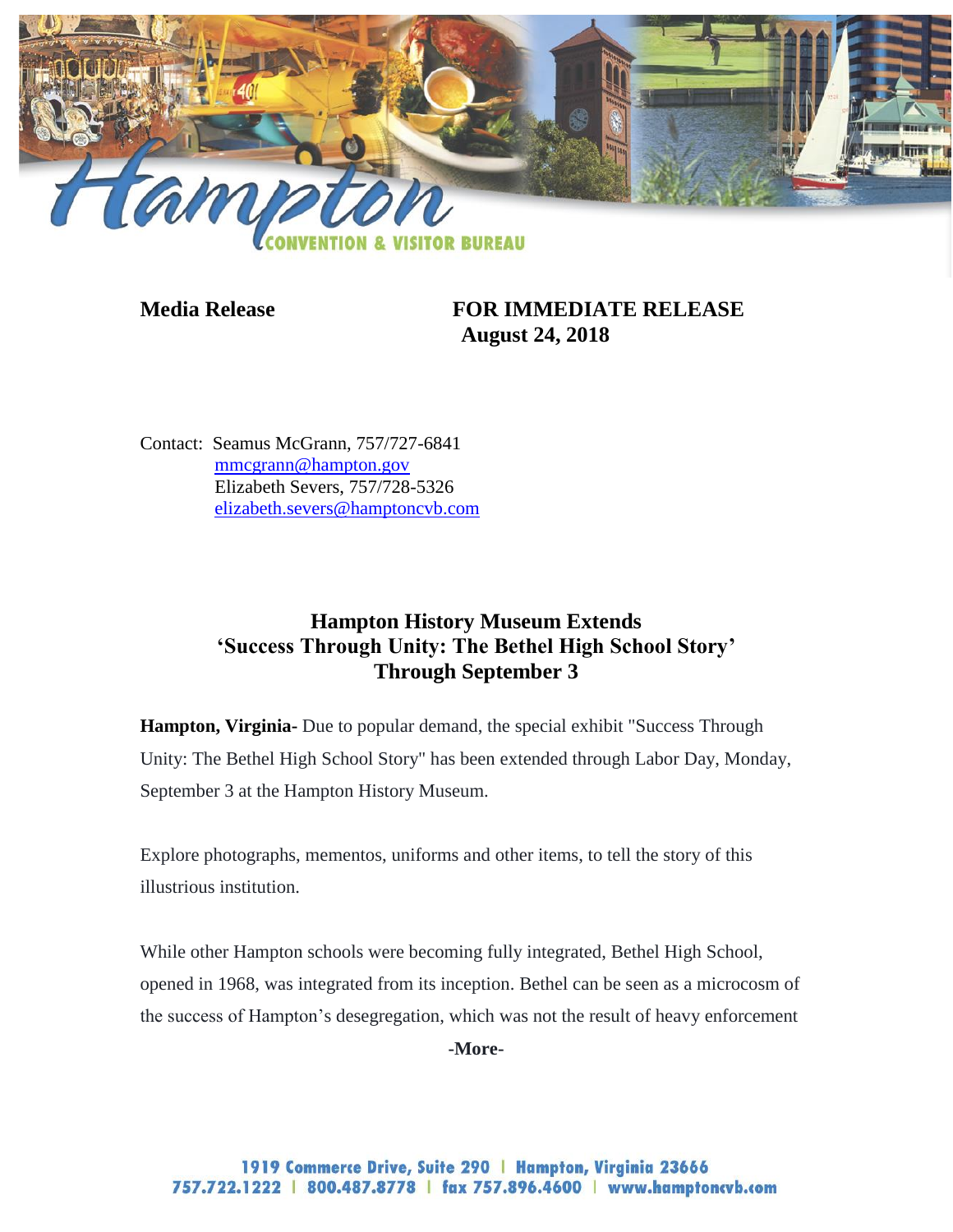## **Hampton History Museum Extends 'Success Through Unity: The Bethel High School Story' Through September 3- Page 2**

from above, but rather of people working together. This exhibit highlights some of the faculty and student athletes that emerged from this environment.

Showcased items include Allen Iverson autographed Philadelphia 76ers basketball jersey, Allen Iverson Bethel High School football jerseys, Chris Ellis autographed Buffalo Bills football, Shaun Gayle Super Bowl XX commemorative football, and Francena McCorory's signed Olympic jacket, along with plenty of photos of good times at Bethel and other mementos.

This exhibit is made possible by a "Love Your City" grant and the Downtown Hampton Development Partnership.

Admission to this special exhibit is free. Hours: Monday-Saturday, 10:00 a.m. – 5:00 p.m.; Sunday, 1:00 p.m. – 5:00 p.m.

For more information about the Bethel High School Mega Reunion, visit <https://bhsmegareunion.com/>

The Hampton History Museum is located at 120 Old Hampton Lane in Downtown Hampton. There is free parking in the garage across the street from the museum. For more information call 757-727-1102.

Partially bordered by the Hampton Roads harbor and Chesapeake Bay, Hampton, with the 344,000 sq. ft. Hampton Roads Convention Center, is located in the center of the Hampton Roads metropolitan area. Hampton is the site of America's first continuous

**-More-**